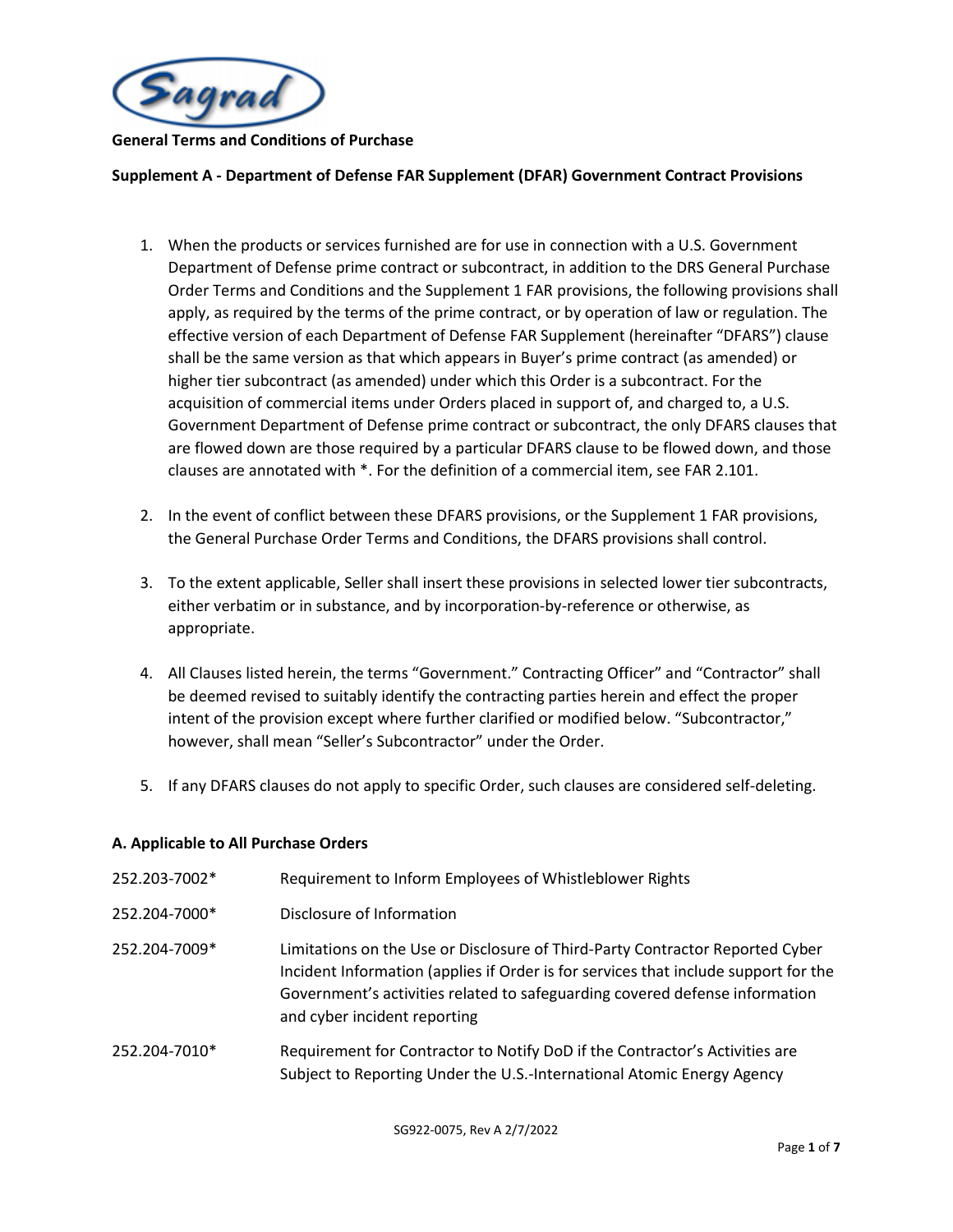

|               | Additional Protocol (applies to subcontracts that are subject to the provisions of<br>the U.S.-International Atomic Energy Agency Additional Protocol)                                                                                                                                                                                                                                                                            |
|---------------|-----------------------------------------------------------------------------------------------------------------------------------------------------------------------------------------------------------------------------------------------------------------------------------------------------------------------------------------------------------------------------------------------------------------------------------|
| 252.204-7012* | Safeguarding Covered Defense Information and Cyber Incident Reporting<br>(applies to Orders for operationally critical support or for which performance<br>will involve a covered contractor information system)                                                                                                                                                                                                                  |
| 252.204-7014* | Limitations on the Use or Disclosure of Information by Litigation Support<br>Contractors                                                                                                                                                                                                                                                                                                                                          |
| 252.204-7015* | Disclosure of Information to Litigation Support Contractors                                                                                                                                                                                                                                                                                                                                                                       |
| 252.204-7018* | Prohibition on the Acquisition of Covered Defense Telecommunications<br><b>Equipment or Services</b>                                                                                                                                                                                                                                                                                                                              |
| 252.204-7020* | NIST SP 800-171 DOD Assessment Requirements (applies to Orders issued under<br>prime contracts awarded on or after November 30, 2020; does not apply to<br>COTS items)                                                                                                                                                                                                                                                            |
| 252.208-7000* | Intent to Furnish Precious Metals as Government-Furnished Material                                                                                                                                                                                                                                                                                                                                                                |
| 252.211-7003* | Item Unique Identification and Valuation (applies if the Order requires the Work<br>to contain "unique item identification"; items subject to unique item<br>identification are identified elsewhere in this Order; all reports required to be<br>submitted under this clause shall be made through Buyer's Purchasing<br>Representative)                                                                                         |
| 252.222-7000  | Restrictions on Employment of Personnel                                                                                                                                                                                                                                                                                                                                                                                           |
| 252.223-7001* | Hazard Warning Labels (applies if this Order requires delivery, treatment, or<br>disposal of hazardous materials)                                                                                                                                                                                                                                                                                                                 |
| 252.223-7002* | Safety Precautions for Ammunition and Explosives (applies if the Order involves<br>ammunition or explosives; "Government" means "Government and Buyer"; any<br>communication to the Contracting Officer shall be through Buyer's Purchasing<br>Representative; delete "prime" in paragraph (g)(1)(ii) and add "and Buyer's<br>Purchasing Representative," and delete "substituting its name for references to<br>the Government") |
| 252.223-7003* | Change in Place of Performance - Ammunition and Explosives (applies if DFAR<br>applies to this Order; "Government" shall mean "Government or Buyer")                                                                                                                                                                                                                                                                              |
| 252.223-7006  | Prohibition on Storage, Treatment, and Disposal of Toxic and Hazardous<br>Materials (applies to Orders which require, or may require, access to a DoD<br>installation                                                                                                                                                                                                                                                             |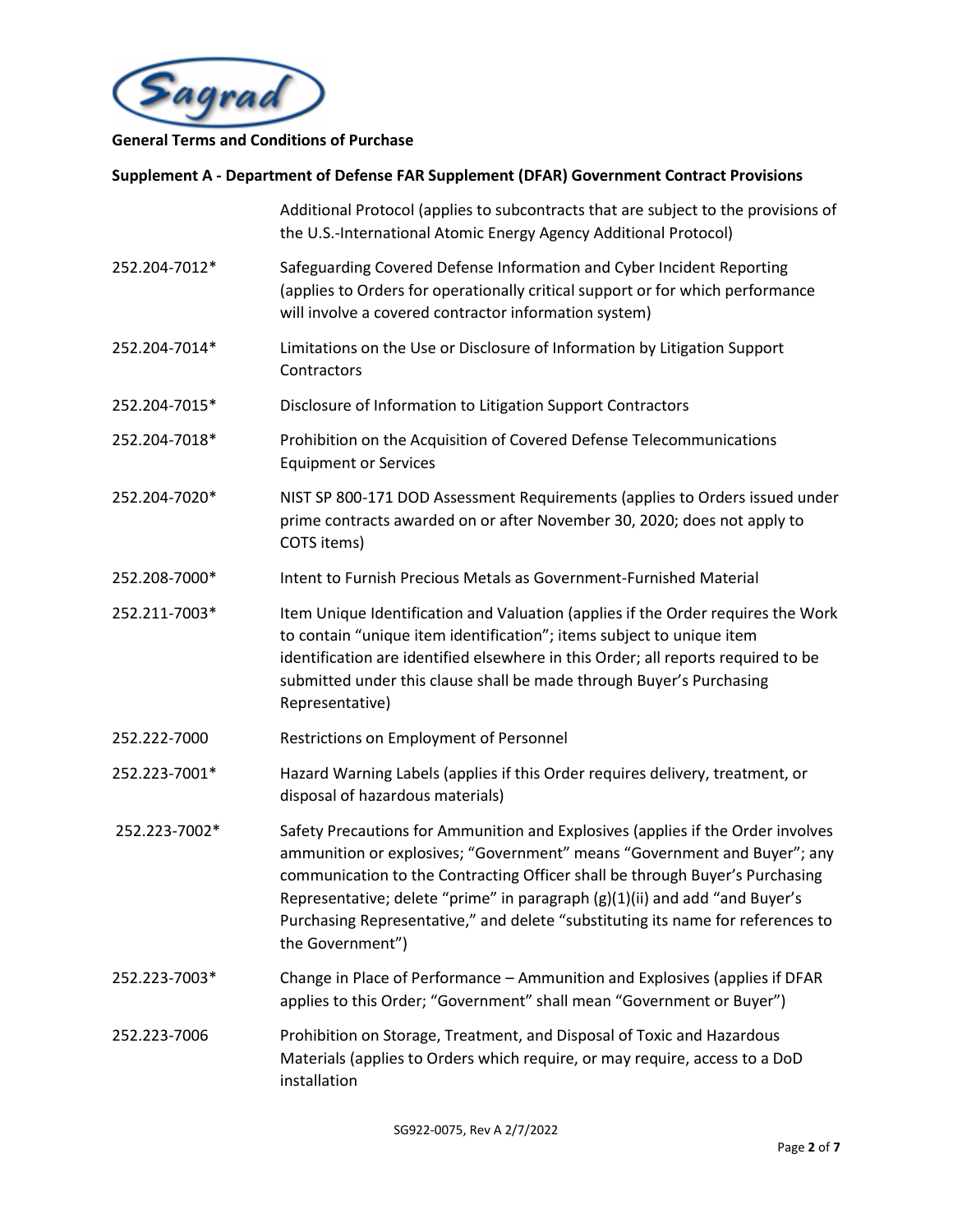

| 252.223-7007* | Safeguarding Sensitive Conventional Arms, Ammunition, and Explosives (applies<br>if Order is for the development, production, manufacture, or purchase of arms,<br>ammunition, and explosives or when arms, ammunition, and explosives will be<br>provided to Seller as Government Furnished Property)                                                                                                |
|---------------|-------------------------------------------------------------------------------------------------------------------------------------------------------------------------------------------------------------------------------------------------------------------------------------------------------------------------------------------------------------------------------------------------------|
| 252.223-7008* | Prohibition of Hexavalent Chromium                                                                                                                                                                                                                                                                                                                                                                    |
| 252.225-7001* | Buy American and Balance of Payments Program (applies if the Work contains<br>other than domestic components; applies in lieu of FAR 52.225-1)                                                                                                                                                                                                                                                        |
| 252.225-7002  | Qualifying Country Sources as Subcontractors 252.225-7007* Prohibition on<br>Acquisition of United States Munitions List Items from Communist Chinese<br>Military Companies (applies if Seller is supplying items on the U.S. Munitions<br>list)                                                                                                                                                      |
| 252.225-7012* | Preference for Certain Domestic Commodities                                                                                                                                                                                                                                                                                                                                                           |
| 252.225-7013  | Duty-Free Entry (applies in lieu of FAR 52.225-8; if the prime contract number<br>and identity of the Contracting Officer is not available, contact Buyer's<br>Purchasing Representative)                                                                                                                                                                                                             |
| 252.225-7016  | Restriction on Acquisition of Ball and Roller Bearings (applies if Work supplied<br>under this Order contains ball or roller bearings)                                                                                                                                                                                                                                                                |
| 252.225-7019* | Restriction on Acquisition of Anchor and Mooring Chain (applies to Orders for<br>items containing welded shipboard anchor and mooring chain, 4-inches or less<br>in diameter)                                                                                                                                                                                                                         |
| 252.225-7025  | Restriction on Acquisition of Forgings (applies to Orders for forging items)<br>252.225-7027* Restriction on Contingent Fees for Foreign Military Sales (applies<br>to Orders for Foreign Military Sales)                                                                                                                                                                                             |
| 252.225-7028* | Exclusionary Policies and Practices of Foreign Governments (applies to Orders<br>for Foreign Military Sales)                                                                                                                                                                                                                                                                                          |
| 252.225-7030* | Restriction on Acquisition of Carbon, Alloy, and Armor Steel Plate (applies to<br>Orders that (1) require delivery to the Government of carbon, alloy, or armor<br>steel plate that will be used in a Government-owned facility or (2) require<br>contractors operating in a Government-owned facility or a facility under the<br>control of the DoD to purchase carbon, alloy, or armor steel plate) |
| 252.225-7031* | Secondary Arab Boycott of Israel                                                                                                                                                                                                                                                                                                                                                                      |
| 252.225-7036  | Buy American - Free Trade Agreements - Balance of Payments Program                                                                                                                                                                                                                                                                                                                                    |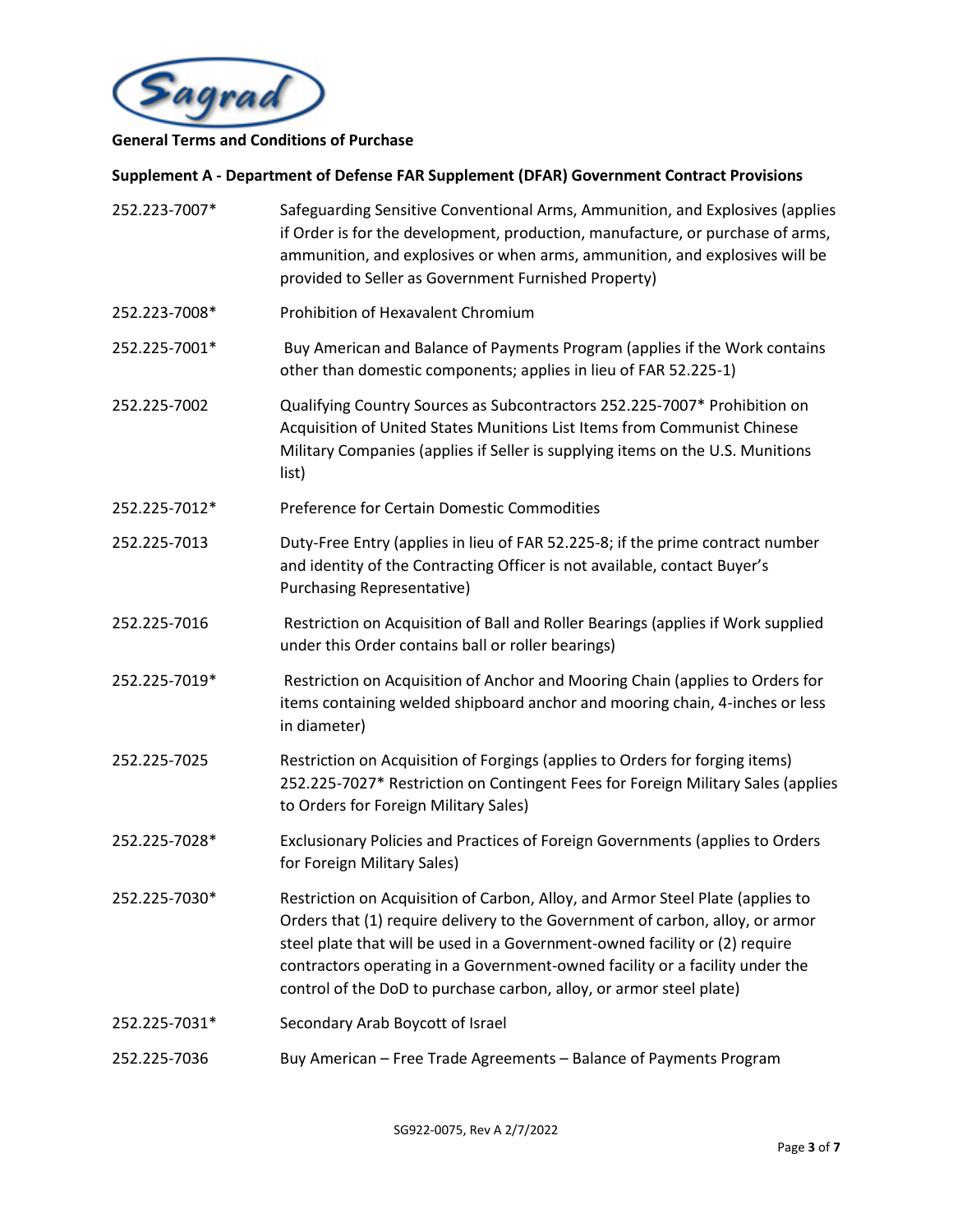

| 252.225-7047  | Exports by Approved Community Members in Performance of the Contract (if<br>GENERAL TERMS & CONDITIONS - SUPPLEMENT 2 VERSION October 19, 2021 4<br>Order may require exports or transfers of qualifying defense articles) 252.225-<br>7048 Export-Controlled Items |
|---------------|---------------------------------------------------------------------------------------------------------------------------------------------------------------------------------------------------------------------------------------------------------------------|
| 252.227-7013* | Rights in Technical Data - Noncommercial Items (applies in lieu of FAR 52.227-<br>14)                                                                                                                                                                               |
| 252.227-7014* | Rights in Noncommercial Computer Software and Noncommercial Computer<br>Software Documentation (applies in lieu of FAR 52.227-14)                                                                                                                                   |
| 252.227-7015* | Technical Data - Commercial Items (applies whenever any technical data related<br>to commercial items developed in any part at private expense will be provided<br>under this Order for delivery to the Government)                                                 |
| 252.227-7016  | Rights in Bid or Proposal information (no substitutions for "Government" or<br>"Contracting Officer" are made)                                                                                                                                                      |
| 252.227-7017  | Identification and Assertion of Use, Release, or Disclosure Restrictions                                                                                                                                                                                            |
| 252.227-7018  | Rights in Noncommercial Technical Data and Computer Software - Small<br><b>Business Innovation Research (SBIR) Program</b>                                                                                                                                          |
| 252.227-7019* | Validation of Asserted Restrictions - Computer Software (applies to Orders<br>where computer software will be furnished to the Government)                                                                                                                          |
| 252.227-7020  | <b>Rights in Special Works</b>                                                                                                                                                                                                                                      |
| 252.227-7025  | Limitations on the Use or Disclosure of Government-Furnished Information<br>Marked with Restrictive Legends (in paragraph (c), "Government" means<br>"Government and Buyer")                                                                                        |
| 252.227-7026  | Deferred Delivery of Technical Data or Computer Software                                                                                                                                                                                                            |
| 252.227-7027  | Deferred Ordering of Technical Data or Computer Software                                                                                                                                                                                                            |
| 252.227-7028  | Technical Data or Computer Software Previously Delivered to the Government<br>(the definitions for "contract" and "subcontract" shall not apply herein, except<br>for the first reference to the contract; "Government" means "Government or<br>Buyer")             |
| 252.227-7030  | Technical Data-Withholding of Payment (in paragraph (b), "Government"<br>means "Government or Buyer")                                                                                                                                                               |
| 252.227-7033  | <b>Rights in Shop Drawings</b>                                                                                                                                                                                                                                      |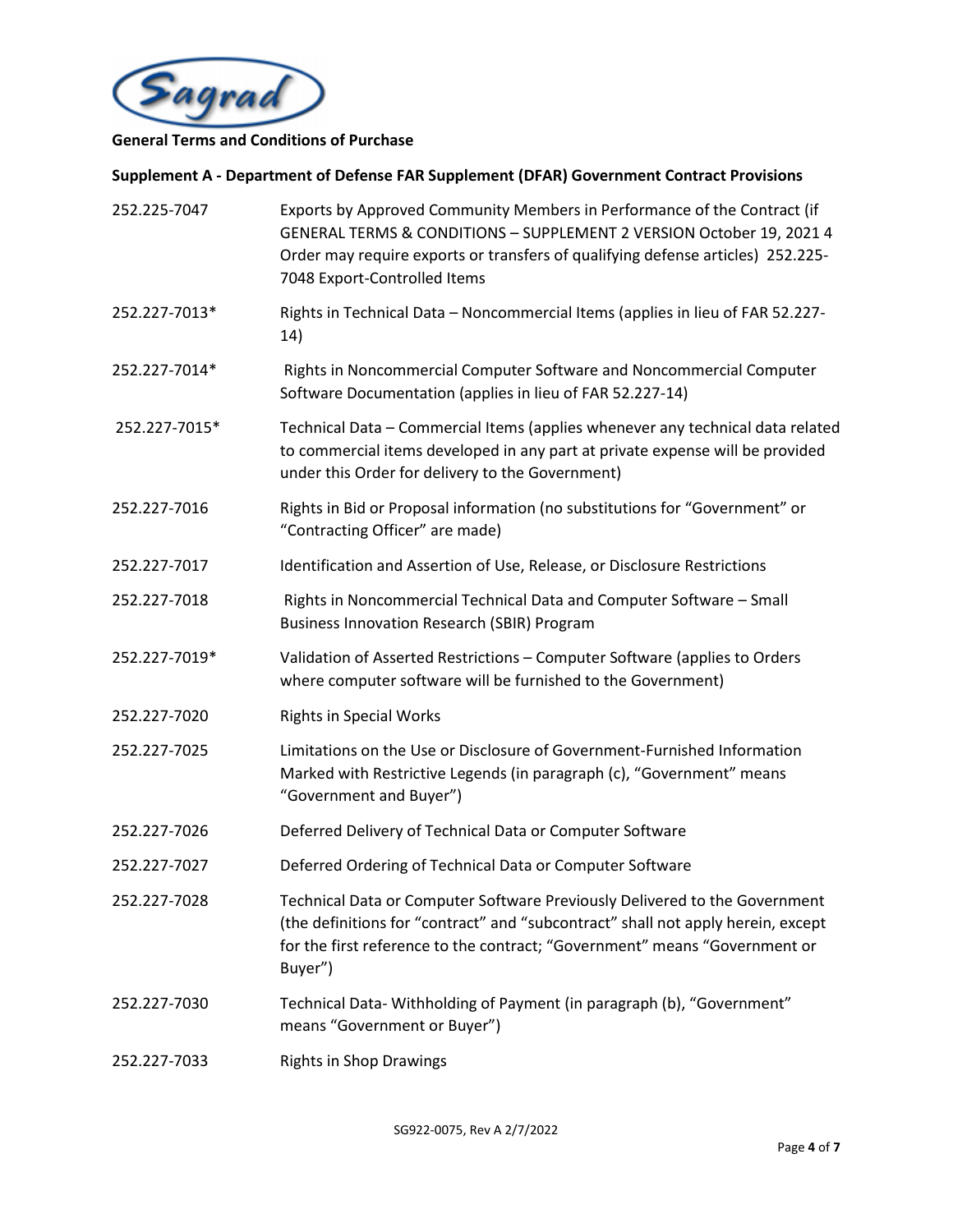

| 252.227-7037* | Validation of Restrictive Markings on Technical Data (no substitutions for<br>"Government" or "Contracting Officer" are made                                                                                                                                                                             |
|---------------|----------------------------------------------------------------------------------------------------------------------------------------------------------------------------------------------------------------------------------------------------------------------------------------------------------|
| 252.227-7038  | Patent Rights - Ownership by Contractor (Large Business) (applies if Seller is not<br>GENERAL TERMS & CONDITIONS - SUPPLEMENT 2 VERSION October 19, 2021 5<br>a small business or nonprofit organization subject to FAR 52.227-11 and the<br>Order is for experimental, developmental, or research work) |
| 252.227-7039  | Patents Reporting of Subject Inventions (applies to Orders that will include FAR<br>$52.227 - 11$                                                                                                                                                                                                        |
| 252.228-7001  | Ground and Flight Risk (applies to Orders for the acquisition, development,<br>production, modification, maintenance, repair, flight, or overhaul of aircraft<br>unless an exception listed at DFARS 228.370(b)(1) applies)                                                                              |
| 252.228-7005  | Accident Reporting and Investigation Involving Aircraft, Missiles, and Space<br>Launch Vehicles (in paragraph (a), communications to the Contracting Officer<br>shall go through Buyer's Purchasing Representative; in paragraph (b),<br>"Government" means "Government and Buyer")                      |
| 252.229-7004  | Status of Contractor as a Direct Contractor (Spain)                                                                                                                                                                                                                                                      |
| 252.229-7011  | Reporting of Foreign Taxes - U.S. Assistance Programs (if Order exceeds<br>$$500.00$ )                                                                                                                                                                                                                   |
| 252.235-7003  | Frequency Authorization (applies if this Order requires developing, producing,<br>constructing, testing, or operating a device requiring a radio frequency<br>authorization)                                                                                                                             |
| 252.236-7013* | Requirement for Competition Opportunity for American Steel Producers,<br>Fabricators and Manufacturers (applies only to Orders that involve the<br>acquisition of steel as a construction material)                                                                                                      |
| 252.237-7019* | Training for Contractor Personnel Interacting with Detainees (applies only to<br>Orders that may require Seller's personnel to interact with detainees in the<br>course of their duties)                                                                                                                 |
| 252.237-7023  | <b>Continuation of Essential Contractor Services</b>                                                                                                                                                                                                                                                     |
| 252.239-7010* | Cloud Computing Services (applies if Order involves or may involve cloud<br>services)                                                                                                                                                                                                                    |
| 252.239-7016  | Telecommunications Security Equipment, Devices, Techniques and Services<br>(applies to all Orders requiring securing telecommunications)                                                                                                                                                                 |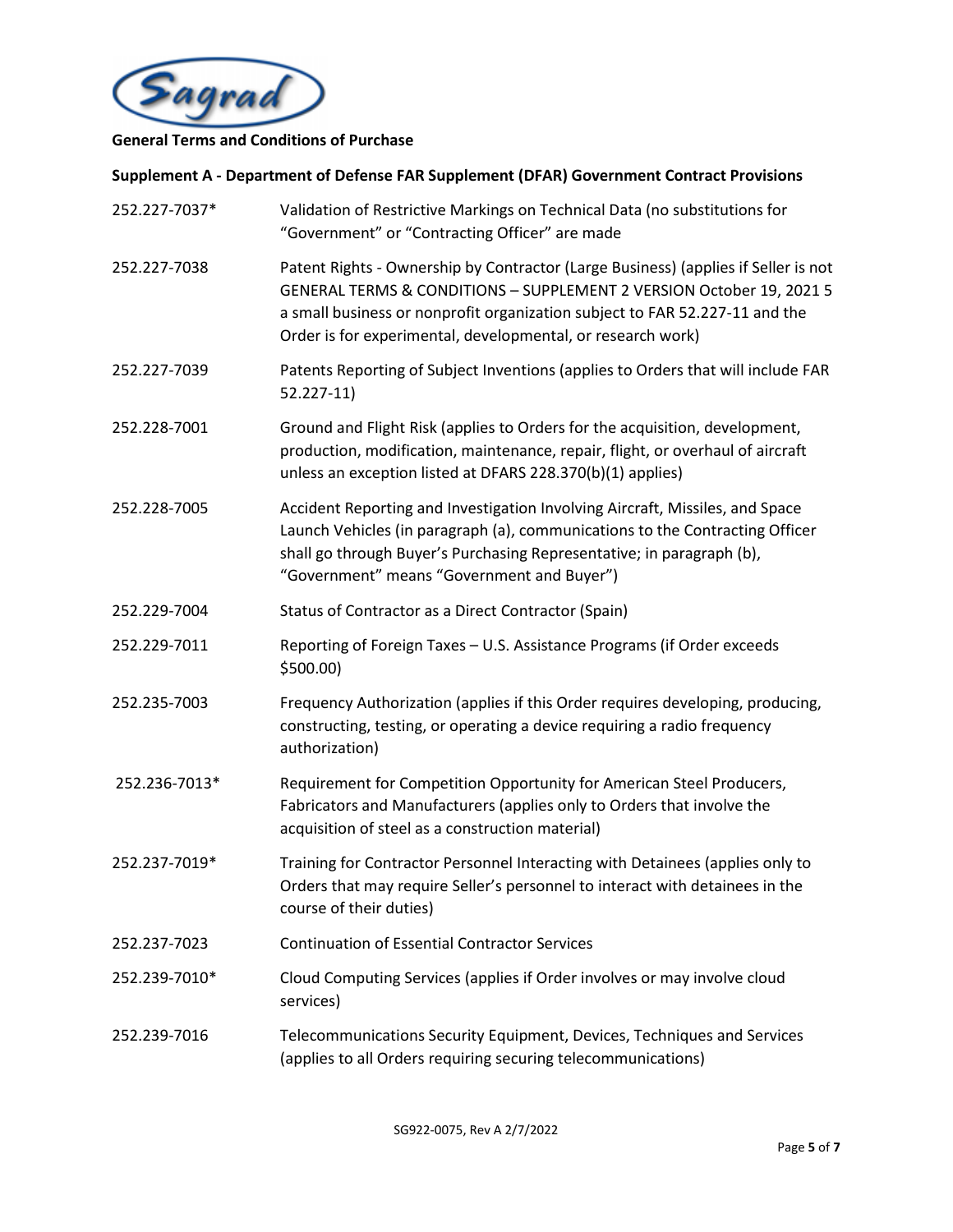

| 252.239-7018* | Supply Chain Risk (applies if Order involves the development or delivery of any<br>information technology, whether acquired as a service or as a supply;<br>"Government" means "Government or Buyer")                                                                                                                                                                                                                                                                                                                          |
|---------------|--------------------------------------------------------------------------------------------------------------------------------------------------------------------------------------------------------------------------------------------------------------------------------------------------------------------------------------------------------------------------------------------------------------------------------------------------------------------------------------------------------------------------------|
| 252.243-7001  | Pricing of Contract Modifications 252.244-7000* Subcontracts for Commercial<br>Items                                                                                                                                                                                                                                                                                                                                                                                                                                           |
| 252.246-7001  | Warranty of Data                                                                                                                                                                                                                                                                                                                                                                                                                                                                                                               |
| 252.246-7003* | Notification of Potential Safety Issues (applies if this Order is for (i) parts<br>identified as critical safety items; (ii) systems and subsystems, assemblies, and<br>subassemblies integral to a system; or (iii) repair, maintenance, logistics<br>support, or overhaul services for systems and subsystems, assemblies,<br>subassemblies, and parts integral to a system; Seller shall provide notifications<br>to Buyer and the Contracting Officer identified to Seller)                                                |
| 252.246-7007* | Contractor Counterfeit Electronic Part Detection and Avoidance System (applies<br>to Orders for electronic parts or assemblies containing electronic parts)                                                                                                                                                                                                                                                                                                                                                                    |
| 252.246-7008* | Sources of Electronic Parts (applies to Orders for electronic parts or assemblies<br>containing electronic parts, including for commercial items, unless the Seller is<br>the original manufacturer)                                                                                                                                                                                                                                                                                                                           |
| 252.247-7024* | Notification of Transportation of Supplies By Sea B. Orders Over the Simplified<br>Acquisition Threshold ("SAT") Shall Also Include the Following:                                                                                                                                                                                                                                                                                                                                                                             |
| 252.203-7001  | Prohibition on Persons Convicted of Fraud or Other Defense Contract-Related<br>Felonies ("Government" is not changed throughout this clause; the terms<br>"contract," "contractor," and "subcontract" shall not change in meaning in<br>paragraphs (a) and (d); delete paragraph (g); in paragraph (e), the remedies<br>described in subparagraphs (2) and (3) are available to Buyer not the<br>Government; in paragraph (f), communication to the Contracting Officer shall go<br>through Buyer's Purchasing Representative) |
| 252.223-7999  | Ensuring Adequate COVID-19 Safety Protocols for Federal Contractors<br>(DEVIATION 2021-O0009) (OCT 2021) (applies to Orders issued at any tier that<br>exceed the SAT on the date of Order award, and are for services, including<br>construction, performed in whole or in part within the United States or its<br>outlying areas) 252.225-7008 Restriction on Acquisition of Specialty Metals<br>(applies to Orders for delivery of specialty metals as end items)                                                           |
| 252.225-7009* | Restriction on Acquisition of Certain Articles Containing Specialty Metals<br>(applies if aircraft, missile or space systems, ships, tank or automotive items,                                                                                                                                                                                                                                                                                                                                                                 |